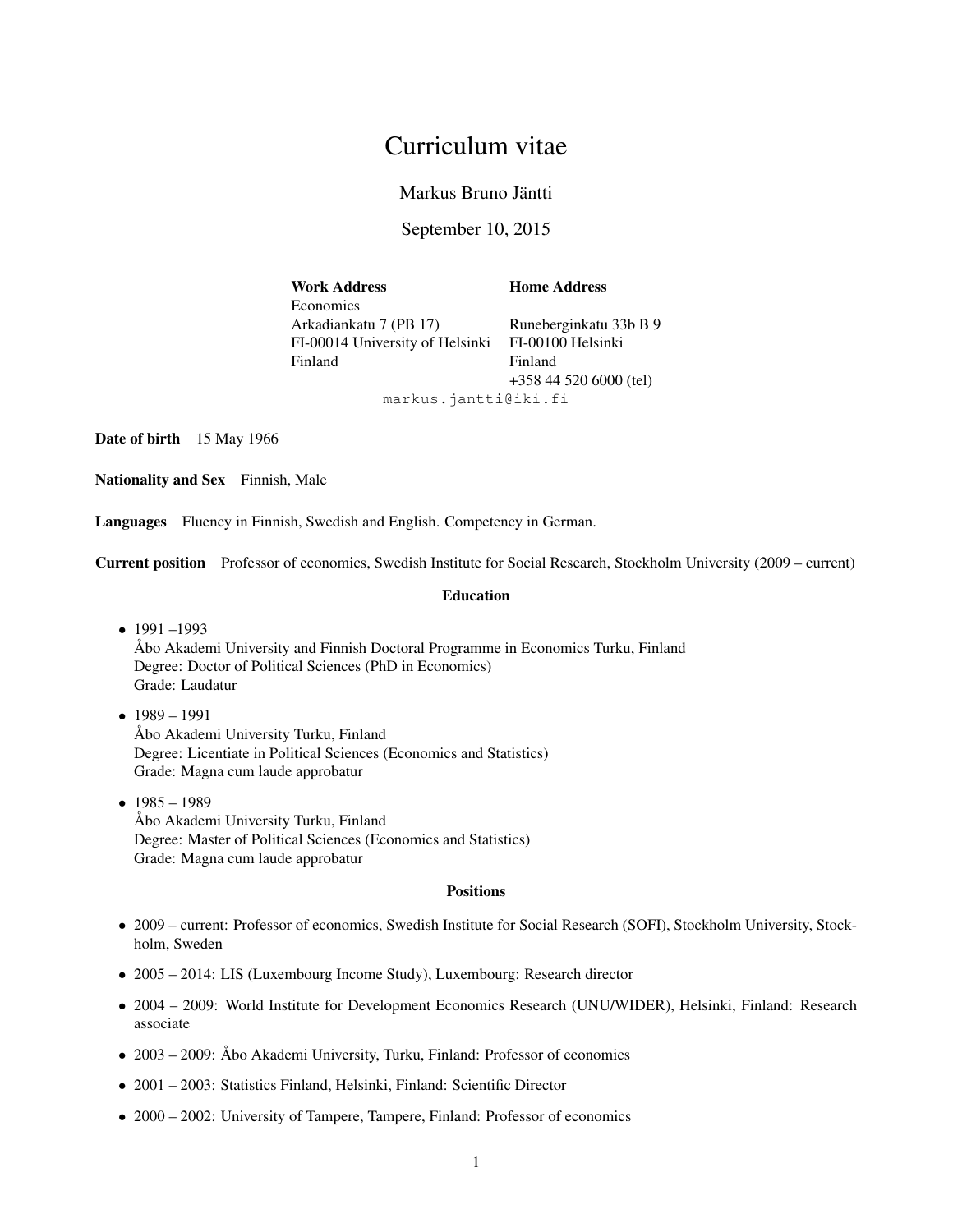- 1994 1999: Labour Institute for Economic Research, Helsinki, Finland: Research fellow, economics
- 1990 2000: Academy of Finland, Turku, Finland: Senior research fellow; Research fellow, economics;Research associate, economics
- 1988 1990: Åbo Akademi University, Turku, Finland: Researcher; Assistant teacher (acting); Research assistant, economics and statistics; Lecturer (acting) in economics; Research assistant, statistics

# Research abroad

- Russell Sage Foundation, New York. 1 September 2007 30 June 2008, Visiting scholar
- Department of Economics, University of Michigan. 1 September 1996 30 May 1997, Visiting associate professor
- Institute of Public Policy Studies, University of Michigan, 2 January 1991 30 May 1992, Visiting scholar

# Research interests

- Income distribution
- Applied econometrics
- Labour economics

# Teaching experience

# *PhD supervision*

- Stockholm University: Supervision of graduate student: Martin Nybom (PhD 2014); current supervision of 4 graduate students (main advisor)
- Åbo Akademi University: Supervision of graduate student: Susanna Sandström (PhD 2013); Kristian Koerselman (PhD 2011); Erkki Laukkanen (PhD 2010); Eva Österbacka (PhD 2004)
- University of Tampere: Supervision of graduate student: Päivi Mattila-Wiro (PhD 2006)

*Teaching*

• Stockholm University:

Undergraduate: Supervision of BA and MSc theses in economics (multiple theses in multiple years); Time Series Econometrics (Master programme in Economics 2011, 2012, 2013); Estimating causal effects (Master programme in Economics 2010);

Graduate: Econometrics I (2nd class in graduate econometrics sequence in PhD programme in Economics, 32 hours in class room, 2013, 2014, 2015); Economics of inequality (2nd year course in PhD programme in Economics 2010, 2011, 2013, 2014, 2015);

• Åbo Akademi University:

Undergraduate teaching: Bachelor's and Master's thesis supervision (12 in all) Advanced macroeconomic theory (5th yr, 50 hours of lectures in 2005, 2006, 2009); Advanced econometrics (5th yr, 50 hours of lectures in 2004); Introductory Economics (1st yr, 50 hrs of lectures); The Political Economy of Income Distribution (3rd to 4th yr, 20 hrs of lectures, another teacher had another 20 hours in 1995); Applied Labour Economics (3rd to 4th yr in 1996, 1998); in most cases (exception noted) I was solely responsible for the teaching.

• University of Turku

Graduate: The Analysis of Longitudinal Data (for PhD students of Social Policy, 20 hrs of lectures shared with other teacher, 1992)

• University of Tampere

Undergraduate: Master's thesis supervision (6 in all) Advanced Econometrics (5th yr, 50 hours of lectures in 2001, 2002)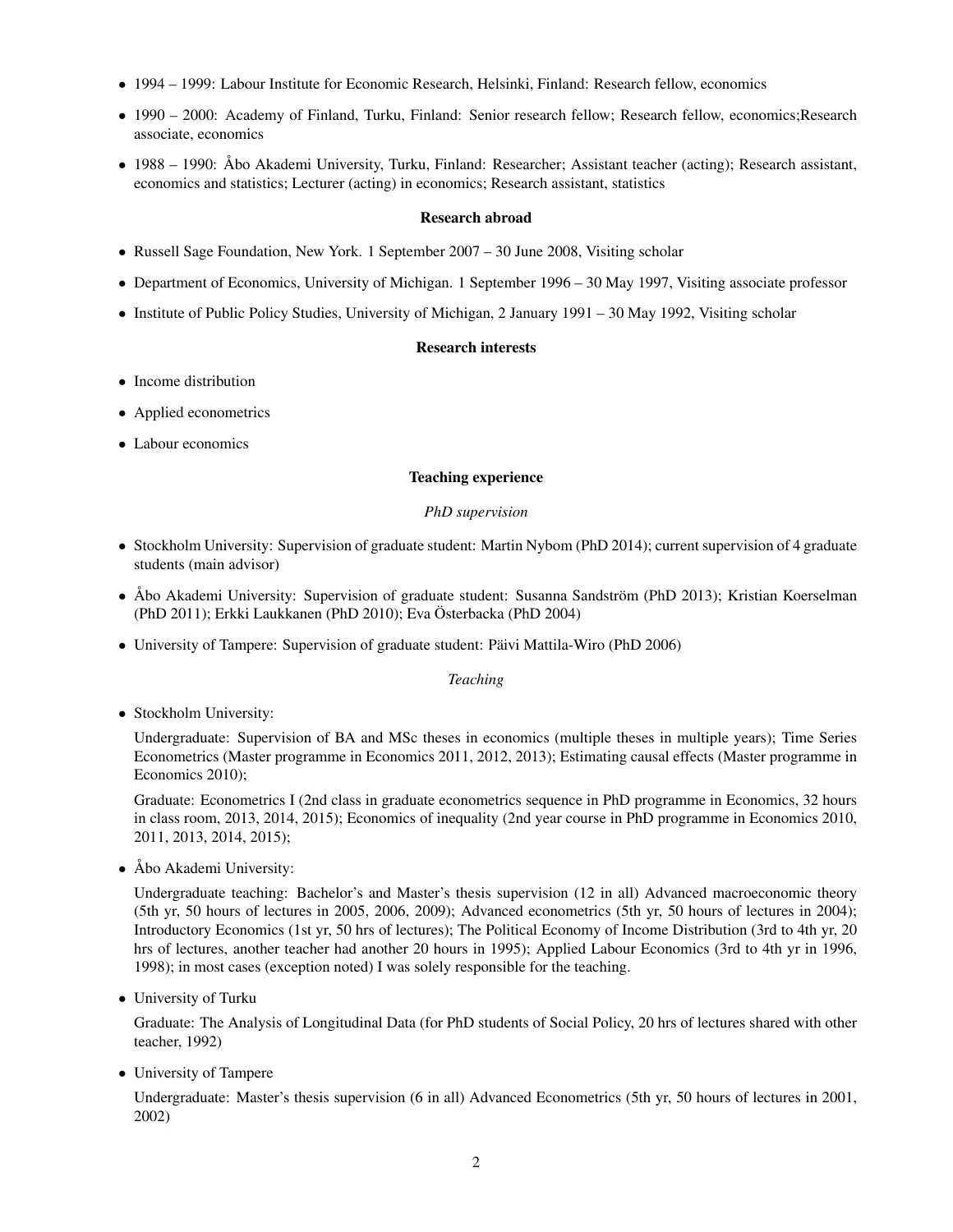• Luxembourg Income Study

Graduate: The measurement of poverty: theory and practice; Simulation: with application to LIS (lectures at the LIS Advanced Summer School, 1995 and 1996); Real income comparisons and counterfactual analysis (lectures at LIS Summer School in 2004-2007); Multi-level and pooled cross-section times-series models (lectures at LIS Summer School in 2004-2007)

The LIS lectures of 1.5 hrs each are part of a week-long Summer School, where since 2004 I have joint responsibility with Project Director to organise the week's program.

• University of Michigan

Undergraduate: Introductory Statistics (4rth yr, ca. 50 hrs, sole responsibility), Structure of Labor Markets (4th yr, ca 50 hrs, sole responsibility) and Discussion sections of Intermediate Microeconomics (4th yr students, 40 hrs, one of several discussion section leader)

• Finnish Doctoral Programme in Economics

Principles of econometrics in 2005-2006 and 2006-2007, 48 hrs of lectures to 1st yr graduate students in economics. Primary responsibility for class, assisted by one discussion section leader. sections of Intermediate Microeconomics

# *Examiner/opponent/committee member*

• University of Turku:

External examiner (1 of 2) of doctoral theses in Social Policy at the University of Turku: 1996, Juho Saari; 1998, Anita Haataja; 2004, Antti Parpo

• University of Helsinki:

External examiner (1 of 2) of doctoral thesis in Economics: 2008, Anni Penttinen; 2006, Laura Solanko; 2002, Tuulia Hakola; 2000, Jan Klavus; 1998, Teemu Lehtinen; 1998, Roope Uusitalo;

Opponent of doctoral thesis in Economics in 2014, Otto Kässi; 2012, Olli Ropponen

• Gothenburg University:

Faculty opponent of doctoral thesis in Economics 1999, Mats Johansson

• Uppsala University:

Faculty opponent of doctoral thesis in Economics 2013, Adrian Adermon; 2007, Fredrik Johansson; 1999, Douglas Lundin.

Member of PhD examination committee in Economics 2013, Kajsa Hanspers

• Umeå University:

Member of dissertation committee: 2005, William Nilsson

• European University Institute:

Committee member for PhD dissertation in Economics: 2003, Tuomas Pekkarinen Committee member for PhD dissertation in Sociology: 2011, Maria Vaalavuo; 2004, Pasi Moisio

• University of Oslo:

External examiner (opponent; 1 of 2) of doctral thesis in economics 2012, Marte Ström

• Norwegian Business School (Bergen):

External examiner (opponent; 1 of 2) of doctral thesis in economics 2014, Katrine Holm Reiso

# Scientific journals

• referee for Economic Inquiry, Journal of Econometrics, Economica, Review of Income and Wealth, Review of Economics and Statistics, Cambridge University Press, Finnish Economic Papers, Journal of Income Distribution, Econometrica, Economics Letters, Journal of Public Economics, Journal of Macroeconomics, Journal of Economic Behavior and Organization, Economic Journal, Schmollers Jahrbuch, Empirical Economics, Journal of Economic Inequality, American Economic Review, International Journal of Manpower, The B.E. Journal of Economic Analysis & Policy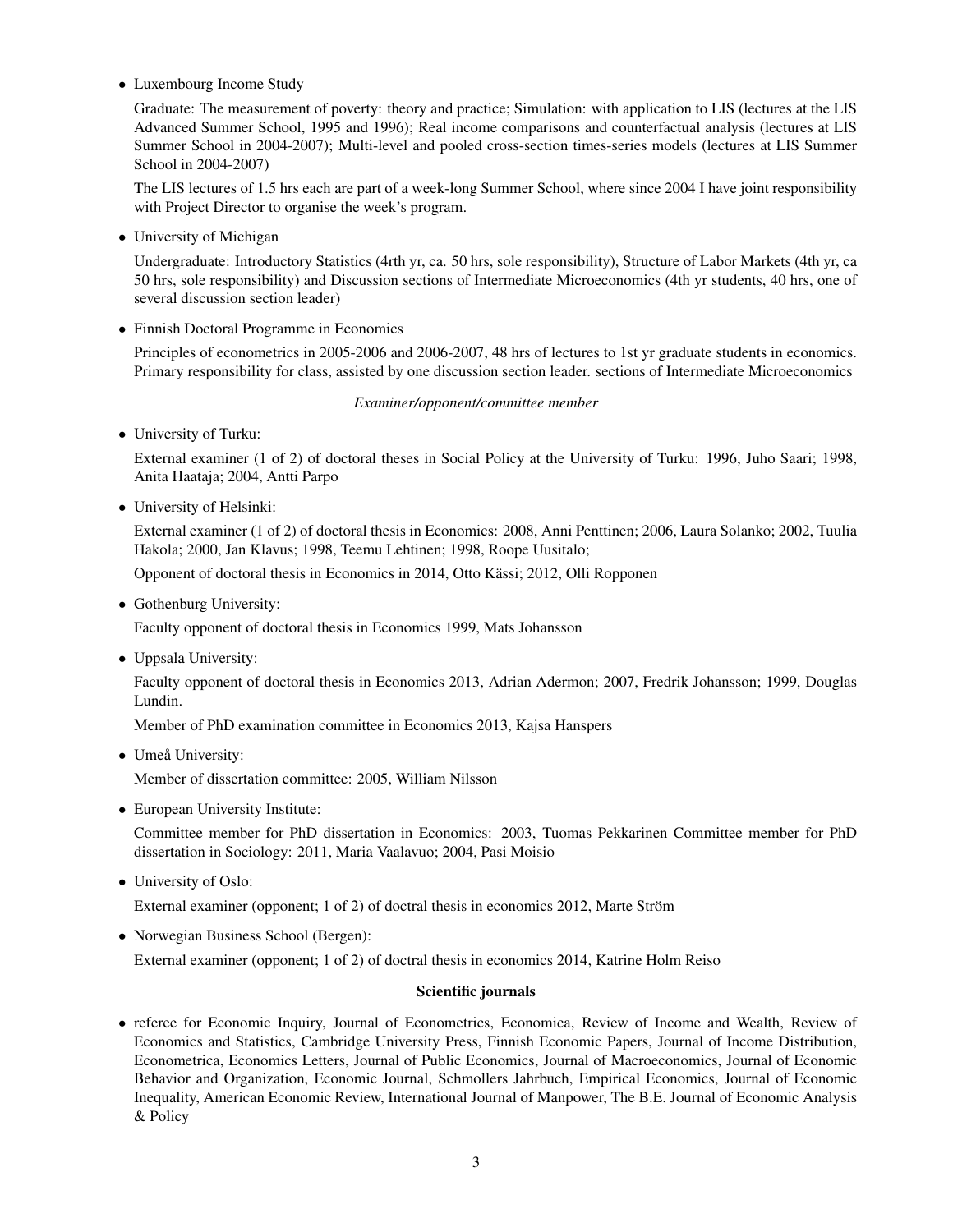- Associate Editor, Journal of Economic Inequality, 2013–present
- member of the editorial board of the Journal of Economic Inequality, 2007–present
- Associate Editor, Journal of the Royal Statistical Society, Series A, 2009–2011
- member of the editorial board of the Review of Income and Wealth, 1994–present

## Scientific expert

- Member of appointment committee for Professor of Economics, University of Luxembourg, 2012
- Expert evaluator for Professor of Economics (part time), University of Jyväskylä, 2009
- Expert evaluator for Professor in Social Policy, University of Turku, 2008
- Expert evaluator for Professor of Health Economics, University of Tampere, 2008
- Expert evaluator for Docent in Economics
	- Hannu Tanninen, University of Jyväskylä, 2008
	- Mika Maliranta, Helsinki School of Economics, 2008
	- Helena Holmlund, Stockholm University, 2006
	- Mikael Lindahl, Stockholm University, 2006
	- Peter Skogman Thoursie, Stockholm University, 2006
	- Mikael Lindén, University of Helsinki, 2001
- Expert evaluator for application of Junior Lecturer (tenure track) in Applied Microeconometrics 2004

## Organizing of conferences and research groups

- Academy of Finland:
	- The effects of labour market change on well-being and health: longitudinal analyses of individuals, families and establishments; 01.01.2008 - 31.12.2011; Euro 205,720; Project leader, PhD candidates Kristian Koerselman Angela Djupsjöbacka; other senior researchers PhD Pekka Martikainen and PhD Samuli Ripatti.
	- The effects of Finnish foreign aid on recipient countries' economic performance, inequality, poverty and wellbeing; 01.01.2007 - 31.12.2010; Euro 300,000; Project leader, Prof Pertti Haaparanta, Prof Jukka Pirttilä, PhD Candidates Susanna Sandström and Anni Heikkilä.
	- Social and economic mobility in Finland; 01.01.2004 31.12.2005 Euro 115,000; Project leader, researchers Jani Erola, Pasi Moisio, Eva Österbacka.
	- The Role of Education in Economic Mobility, 1995-1998 (MJ leader, PhD candidates Eva Österbacka and Ulla Kruhse-Lehtonen, exact date and amount unknown)
- Other
	- Child well-being over the life course child poverty, child care and the importance of family background; 2013-2016; SEK 2,650,000; Financed by Riksbankens Jubileumsfond; includes Docent Lena Lindahl.
	- Cross-national research on intergenerational transmission of advantage; 2009-2012; Financed by the Russell Sage Foundation; co-directors John Ermisch and Timothy M Smeeding.
	- Team leader for Finnish team of Nordic Center of Excellence in Labor Economics (Financed by NOS-SH); 2005-2010. Other senior members Prof Pekka Ilmakunnas, PhD Roope Uusitalo; Annual budget Euro 420,000. Overall leader Prof Per-Anders Edin, Uppsala University, includes several researchers at Århus School of Business and Bergen School of Business.
	- Income inequality in the Nordic countries; 1993-1995; co-organizer (with Anders Björklund); financed by the Nordic economic research council. Research conferences in Stockholm, Sweden, September 1993 and Aarhus, Denmark, 1994. Members: Nina Smith and Peder Pedersen, Denmark, Rolf Åberge and Tom Wennemo, Norway, Anders Björklund and Mårten Palme, Sweden and Markus Jäntti, Finland. Included supervision of research assistant.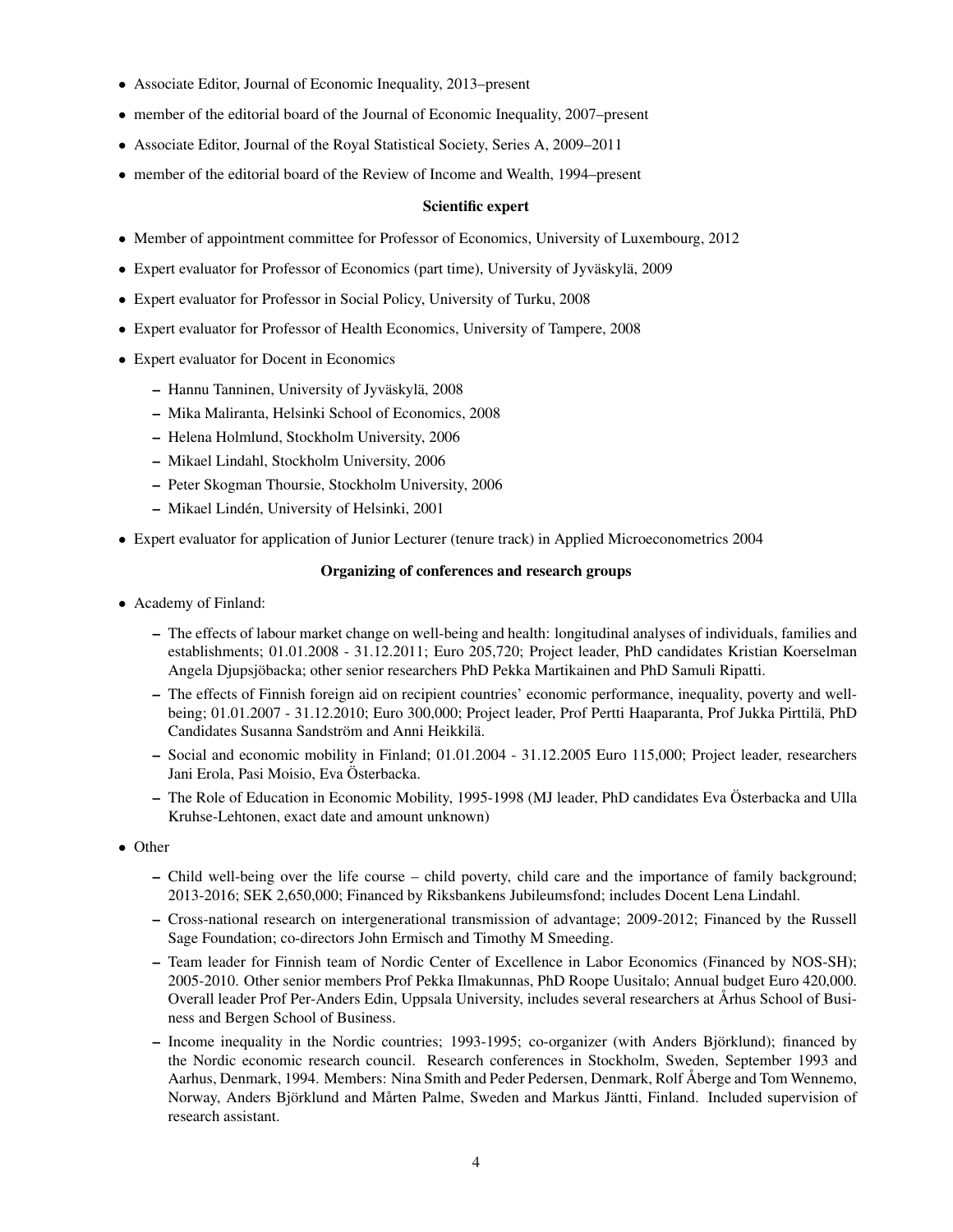– Longitudinal Perspectives on Income Inequality and Poverty in Finland; 1992 – 1993; Financed by the Yrjö Jahnsson Foundation with a stipend of FIM 250 000.

# Professional affiliations and societies

- member of the European Society for Population Economics, 1992 (Journal of Population Economics).
- member of the International Association for Research on Income and Wealth, 1992 (Review of Income Wealth). Council member since 2008.
- member of Taloustieteellinen seura (the Finnish Economic Society). Member of the board, 1995–1996.
- member of the American Economic Association, 1995 –.
- member of the European Association for Labour Economics, 1998–

## Grants and awards

- 2007-2008 Visiting Scholar, Russell Sage Foundation, New York
- 2000 The Aldi M. J. Hagenaars LIS Memorial Award.
- 1995 STAKES Research and development award of FIM 10 000 jointly with Olli Kangas and Veli-Matti Ritakallio.
- 1994 Lars och Ernst Krogius Foundation, prize of FIM 10 000 for PhD dissertation.
- 1990 Lars och Ernst Krogius Foundation, a six-month grant of FIM 30 000 to finance graduate studies in economics.
- 1989 The Foundation for Åbo Akademi University, a six-month grant of FIM 30 000 to finance graduate studies in economics.

# Publications

## [Citations according to Google scholar](http://scholar.google.se/citations?user=OhrsZ3MAAAAJ&hl=en)

# Articles in refereed journals

- 1. Anders Björklund, Markus Jäntti, and Martin Nybom (2015). "The contribution of early-life vs. labour-market factors to intergenerational income persistence: a comparison of the UK and Sweden". *Economic Journal* x.y. Accepted for publication
- 2. Markus Jäntti, Eva Sierminska, and Philippe Van Kerm (2015). "Modelling the joint distribution of income and wealth". In: *Research on Economic Inequality*. Ed. by Thesia I Garner and Kathleen Short. Vol. 23. Emerald Group Publishing Limited
- 3. Markus Jäntti, Jukka Pirttilä, and Håkan Selin (2015a). "Estimating labour supply elasticities based on cross-country micro data: A bridge between micro and macro estimates?" *Journal of Public Economics* 127, pp. 87–99. DOI: [doi:10.1016/j.jpubeco.2014.12.006](http://dx.doi.org/doi:10.1016/j.jpubeco.2014.12.006). URL: [http://www.sciencedirect.com/science/](http://www.sciencedirect.com/science/article/pii/S0047272714002527) [article/pii/S0047272714002527](http://www.sciencedirect.com/science/article/pii/S0047272714002527)
- 4. Markus Jäntti, Ravi Kanbur, Milla Nyyssölä, and Jukka Pirttilä (2014). "Poverty and Welfare Measurement on the Basis of Prospect Theory". *Review of Income and Wealth* 60.1, pp. 182–205. ISSN: 1475-4991. DOI: [10.1111/](http://dx.doi.org/10.1111/roiw.12095) [roiw.12095](http://dx.doi.org/10.1111/roiw.12095). URL: <http://dx.doi.org/10.1111/roiw.12095>
- 5. Markus Jäntti, Ravi Kanbur, and Jukka Pirttilä (2014). "Poverty, Development, and Behavioral Economics". *Review of Income and Wealth* 60.1, pp. 1–6. ISSN: 1475-4991. DOI: [10.1111/roiw.12085](http://dx.doi.org/10.1111/roiw.12085). URL: [http://dx.doi.](http://dx.doi.org/10.1111/roiw.12085) [org/10.1111/roiw.12085](http://dx.doi.org/10.1111/roiw.12085)
- 6. Anders Björklund and Markus Jäntti (2012). "How important is family background for labour-economic outcomes?" *Labour Economics* 19.4, pp. 465–474. DOI: [10.1016/j.labeco.2012.05.016](http://dx.doi.org/10.1016/j.labeco.2012.05.016). URL: [http://dx.doi.](http://dx.doi.org/10.1016/j.labeco.2012.05.016) [org/10.1016/j.labeco.2012.05.016](http://dx.doi.org/10.1016/j.labeco.2012.05.016)
- 7. Markus Jäntti and Lena Lindahl (2012). "On the variability of income within and across generations". *Economics Letters* 117.1, pp. 165–167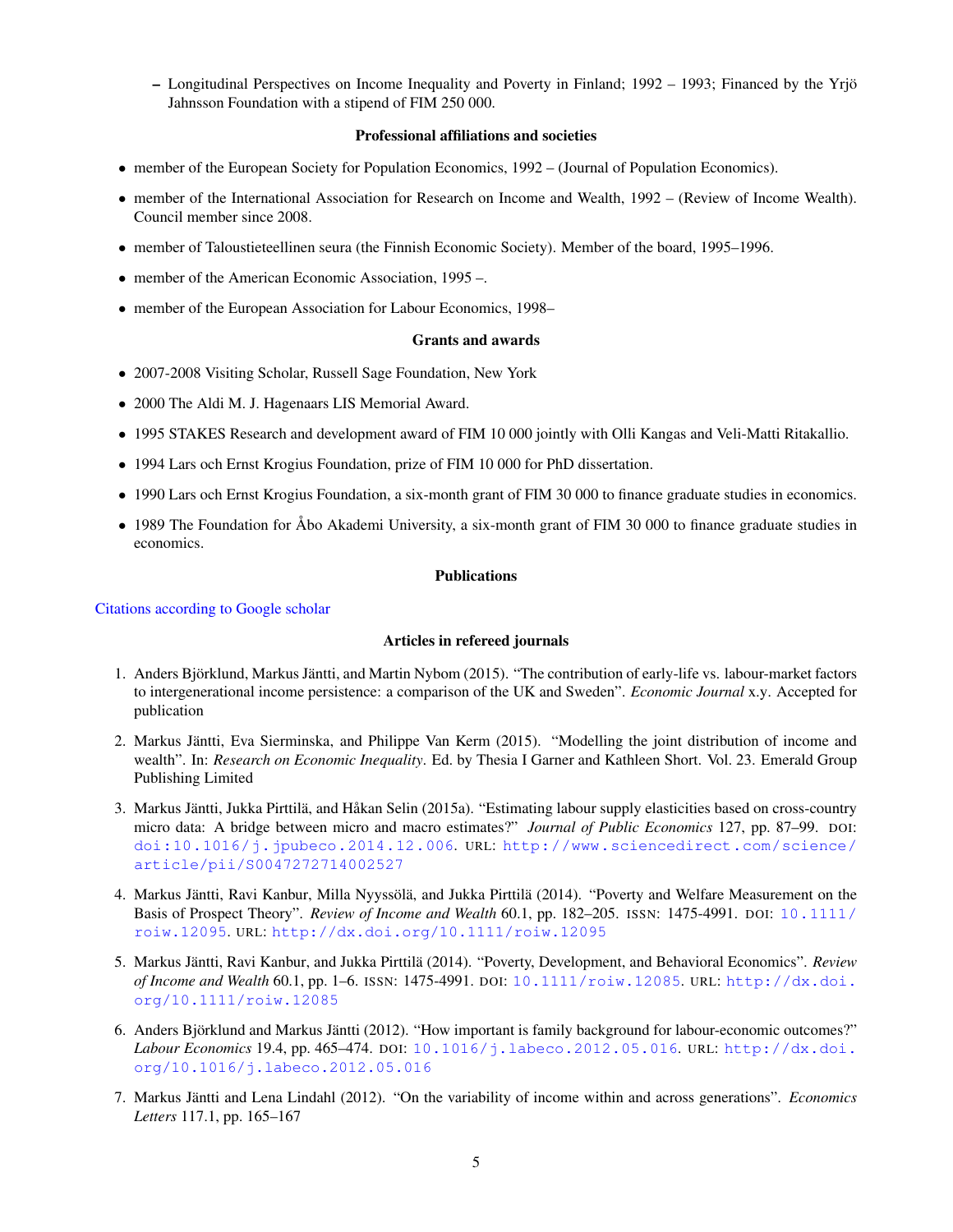- 8. Janet C Gornick and Markus Jäntti (2012). "Child poverty in cross-national perspective: Lessons from the Luxembourg Income Study". *Children and Youth Services Review* 34.3. [doi:10.1016/j.childyouth.2011.10.](doi:10.1016/j.childyouth.2011.10.016) [016](doi:10.1016/j.childyouth.2011.10.016), pp. 558–568
- 9. Anders Björklund, Markus Jäntti, and John E Roemer (2012). "Equality of opportunity and the distribution of longrun income in Sweden". *Social Choice and Welfare* 39.2-3, pp. 675–696. DOI: [10.1007/s00355-011-0609-3](http://dx.doi.org/10.1007/s00355-011-0609-3). URL: <http://dx.doi.org/10.1007/s00355-011-0609-3>
- 10. Markus Jäntti and Stephen P Jenkins (2010). "The impact of macroeconomic conditions on income inequality". *Journal of Economic Inequality* 8.2. DOI: 10.1007/s10888-009-9113-8, pp. 221–240
- 11. Anders Björklund, Hederos Karin Eriksson, and Markus Jäntti (2010). "IQ and family background: Are associations strong or weak?" *The B.E. Journal of Economic Analysis & Policy* 10.1. DOI: 10.2202/1935-1682.2349; available at <http://www.bepress.com/bejeap/vol10/iss1/art2>, (Contributions) Article 1
- 12. Conchita D'Ambrosio, Joachim R Frick, and Markus Jäntti (2009). "Satisfaction with Life and Economic Well-Being: Evidence from Germany". *Schmollers Jahrbuch (Journal of Applied Social Science Studies)* 129.2, pp. 283– 295
- 13. Anders Björklund, Markus Jäntti, and Matthew J Lindquist (2009). "Family Background and Income during the Rise of the Welfare State: Brother Correlations in Income for Swedish Men Born 1932–1968". *Journal of Public Economics* 93.5–6, pp. 671–680
- 14. Pekka Martikainen, Netta Mäki, and Markus Jäntti (2008). "The effects of workplace downsizing on cause-specific mortality: a register-based follow-up study of Finnish men and women remaining in employment". *Journal of Epidemiology and Community Health* 62.11. Available as [http : / / jech . bmj . com / cgi / reprint /](http://jech.bmj.com/cgi/reprint/62/11/1008?maxtoshow=&HITS=10&hits=10&RESULTFORMAT=&author1=j%C3%A4ntti&andorexactfulltext=and&searchid=1&FIRSTINDEX=0&sortspec=relevance&resourcetype=HWCIT) [62 / 11 / 1008 ? maxtoshow = &HITS = 10 & hits = 10 & RESULTFORMAT = &author1 = j % C3 % A4ntti &](http://jech.bmj.com/cgi/reprint/62/11/1008?maxtoshow=&HITS=10&hits=10&RESULTFORMAT=&author1=j%C3%A4ntti&andorexactfulltext=and&searchid=1&FIRSTINDEX=0&sortspec=relevance&resourcetype=HWCIT) [andorexactfulltext=and&searchid=1&FIRSTINDEX=0&sortspec=relevance&resourcetype](http://jech.bmj.com/cgi/reprint/62/11/1008?maxtoshow=&HITS=10&hits=10&RESULTFORMAT=&author1=j%C3%A4ntti&andorexactfulltext=and&searchid=1&FIRSTINDEX=0&sortspec=relevance&resourcetype=HWCIT)= [HWCIT](http://jech.bmj.com/cgi/reprint/62/11/1008?maxtoshow=&HITS=10&hits=10&RESULTFORMAT=&author1=j%C3%A4ntti&andorexactfulltext=and&searchid=1&FIRSTINDEX=0&sortspec=relevance&resourcetype=HWCIT), pp. 1008–1013
- 15. Oddbjørn Raaum, Bernt Bratsberg, Knut Røed, Eva Österbacka, Tor Eriksson, Markus Jäntti, and Robin Naylor (2007). "Marital Sorting, Household Labor Supply and Intergenerational Earnings Mobility Across Countries". *B.E. Journal of Economic Analysis & Policy* 7.2 (Advances), Article 7
- 16. Anders Björklund, Markus Jäntti, and Gary Solon (2007). "Nature and Nurture in the Intergenerational Transmission of Socioeconomic Status: Evidence from Swedish Children and Their Biological and Rearing Parents". *The B.E. Journal of Economic Analysis & Policy* 7.2 (Advances), Article 4
- 17. Pekka Martikainen, Netta Mäki, and Markus Jäntti (2007). "The effects of unemployment on mortality following workplace downsizing and workplace closure: a register-based follow-up study of Finnish men and women during economic boom and recession". *American Journal of Epidemiology* 165.9. Available as [http : / / aje .](http://aje.oxfordjournals.org/cgi/reprint/165/9/1070) [oxfordjournals.org/cgi/reprint/165/9/1070](http://aje.oxfordjournals.org/cgi/reprint/165/9/1070), pp. 1070–1075
- 18. Bernt Bratsberg, Knut Røed, Oddbørn Raaum, Robin Naylor, Markus Jäntti, Tor Eriksson, and Eva Österbacka (2007). "Nonlinearities in Intergenerational Earnings Mobility: Consequences for Cross-Country Comparisons". *Economic Journal* 117.519, pp. C72–C92
- 19. Anders Björklund, Bernt Bratsberg, Tor Eriksson, Markus Jäntti, and Oddbjörn Raaum (2007). "Inter-Industry Wage Differentials and Unobserved Ability: Siblings Evidence from Five Countries". *Industrial Relations* 46.1, pp. 171– 202
- 20. Rolf Aaberge, Anders Björklund, Markus Jäntti, Mårten Palme, Peder Pedersen, Nina Smith, and Tom Wennemo (2002). "Income Inequality and Income Mobility in the Scandinavian Countries Compared to the United States". *Review of Income and Wealth* 48.4, pp. 443–469
- 21. Anders Björklund, Tor Eriksson, Markus Jäntti, Oddbjørn Raaum, and Eva Österbacka (2002). "Brother correlations in Earnings in Denmark, Finland, Norway and Sweden Compared to the United States". *Journal of Population Economics* 15.4, pp. 757–772
- 22. Anders Björklund and Markus Jäntti (2000). "Intergenerational mobility of socio-economic status in comparative perspective". *Nordic Journal of Political Economy* 26.1, pp. 3–32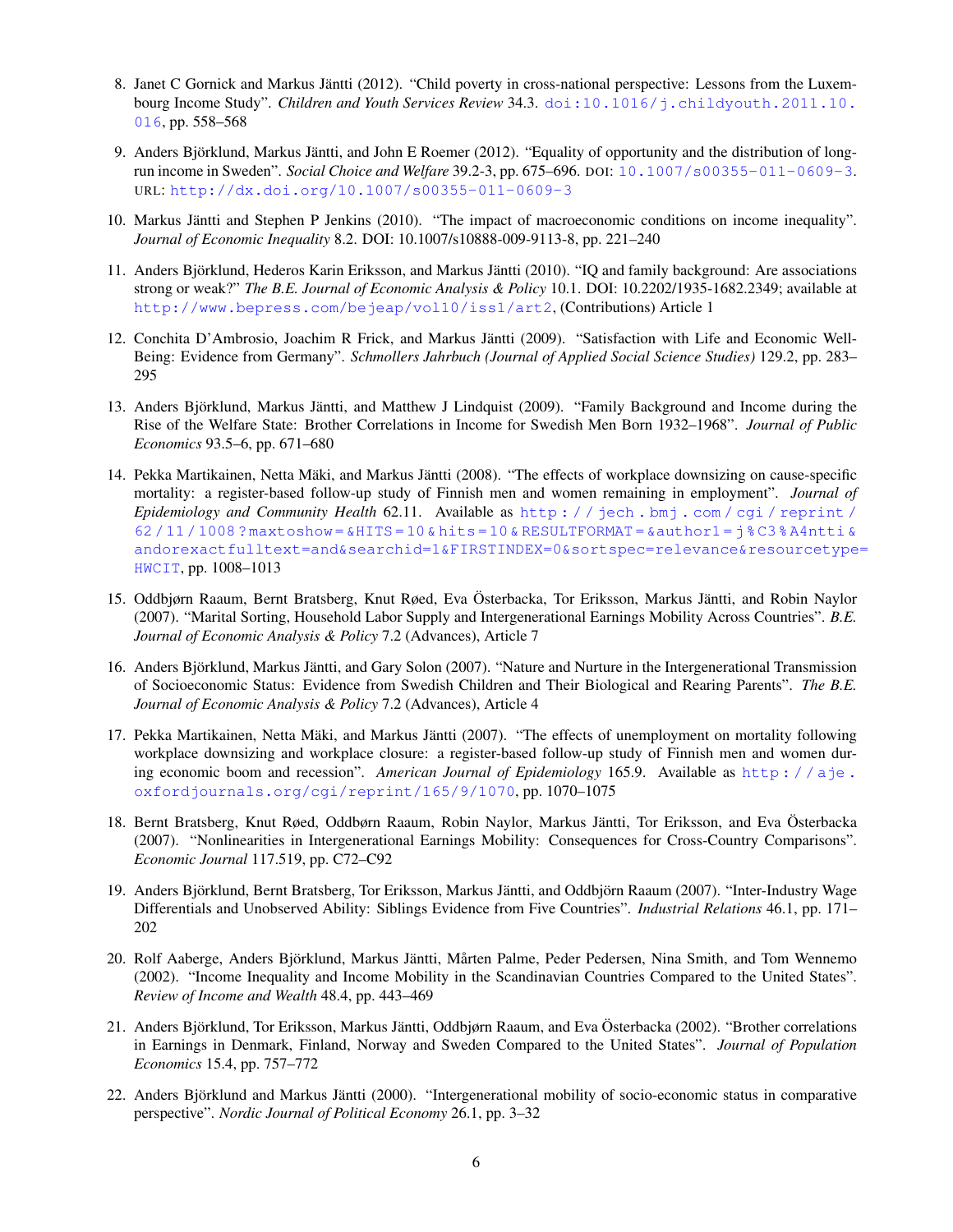- 23. Rolf Aaberge, Anders Björklund, Markus Jäntti, Peder Pedersen, Nina Smith, and Tom Wennemo (2000). "Unemployment shocks and income Distribution: How did the Nordic countries fare during their crises?" *Scandinavian Journal of Economics* 102.1, pp. 77–99
- 24. Markus Jäntti, Johan Fellman, and Peter J Lambert (1999). "Optimal Tax-Transfer Systems and Redistributive Policy". *Scandinavian Journal of Economics* 101.1, pp. 115–126
- 25. Anders Björklund and Markus Jäntti (1997). "Intergenerational Income Mobility in Sweden Compared to the United States". *American Economic Review* 87.4, pp. 1009–1018
- 26. Tor Eriksson and Markus Jäntti (1997). "The distribution of earnings in Finland 1971–1990". *European Economic Review* 41.9, pp. 1763–1779
- 27. Markus Jäntti (1997). "Inequality in Five Countries in the 1980s: The Role of Demographic Shifts, Markets and Government Policies". *Economica* 64.255, pp. 415–440
- 28. Markus Jäntti, Olli Kangas, and Veli-Matti Ritakallio (1996). "From marginalism to institutionalism: distributional consequences of the transformation of the Finnish pension regime". *Review of Income and Wealth* 42.4, pp. 473–491
- 29. Markus Jäntti and Sheldon Danziger (1994). "Child poverty in Sweden and the United States: The effect of social transfers and parental labor force participation". *Industrial and Labor Relations Review* 48.1, pp. 48–64
- 30. Markus Jäntti (1994a). "A more efficient estimate of the effects of macroeconomic activity on the distribution of income". *Review of Economics and Statistics* 76.2, pp. 372–378

#### Articles in edited volumes

- 31. Markus Jäntti, Eva Sierminska, and Philippe Van Kerm (2015). "Modelling the joint distribution of income and wealth". In: *Research on Economic Inequality*. Ed. by Thesia I Garner and Kathleen Short. Vol. 23. Emerald Group Publishing Limited
- 32. Markus Jäntti and Stephen Jenkins (2015). "Income mobility". In: *Handbook of Income Distribution*. Ed. by Anthony B Atkinson and François Bourguignon. Vol. 2. Elsevier. Chap. 10, pp. 807–935
- 33. Anders Björklund and Markus Jäntti (2013). "Country case study Sweden". In: *The Great Recession and the Distribution of Household Income*. Ed. by Stephen P Jenkins, Andrea Brandolini, John Micklewright, and Brian Nolan. Oxford: Oxford University Press. Chap. 6, pp. 153–175
- 34. Janet Gornick and Markus Jäntti (2013b). "Conclusion". In: ed. by Janet C Gornick and Markus Jäntti. Stanford, CA: Stanford University Press, pp. 487–496
- 35. Janet Gornick and Markus Jäntti (2013c). "Introduction". In: ed. by Janet C Gornick and Markus Jäntti. Stanford, CA: Stanford University Press, pp. 1–50
- 36. Markus Jäntti, Eva Sierminska, and Philippe Van Kerm (2013). "The Joint Distribution of Income and Wealth". In: ed. by Janet C Gornick and Markus Jäntti. Stanford, CA: Stanford University Press. Chap. 11, pp. 312–333
- 37. Markus Jäntti and Juhana Vartiainen (2013). "The Finnish Developmental State and its Growth Regime". In: *Development Success: Historical Accounts from More Advanced Countries*. Ed. by Augustin K Fosu. UNU-WIDER Studies in Develoment Economics. Oxford: Oxford University Press. Chap. 2, pp. 23–43
- 38. John Ermisch, Markus Jäntti, Timothy Smeeding, and James A Wilson (2012b). "What Have We Learned?" In: *From Parents to Children: The Intergenerational Transmission of Advantage*. Ed. by John Ermisch, Markus Jäntti, and Timothy Smeeding. New York: Russell Sage Foundation. Chap. 19, pp. 463–481
- 39. John Ermisch, Markus Jäntti, and Timothy Smeeding (2012b). "Socioeconomic Gradients in Children's Outcomes". In: *From Parents to Children: The Intergenerational Transmission of Advantage*. Ed. by John Ermisch, Markus Jäntti, and Timothy Smeeding. New York: Russell Sage Foundation. Chap. 2, pp. 32–52
- 40. John Ermisch, Markus Jäntti, Timothy Smeeding, and James A Wilson (2012a). "Advantage in Comparative Perspective". In: *From Parents to Children: The Intergenerational Transmission of Advantage*. Ed. by John Ermisch, Markus Jäntti, and Timothy Smeeding. New York: Russell Sage Foundation. Chap. 1, pp. 3–31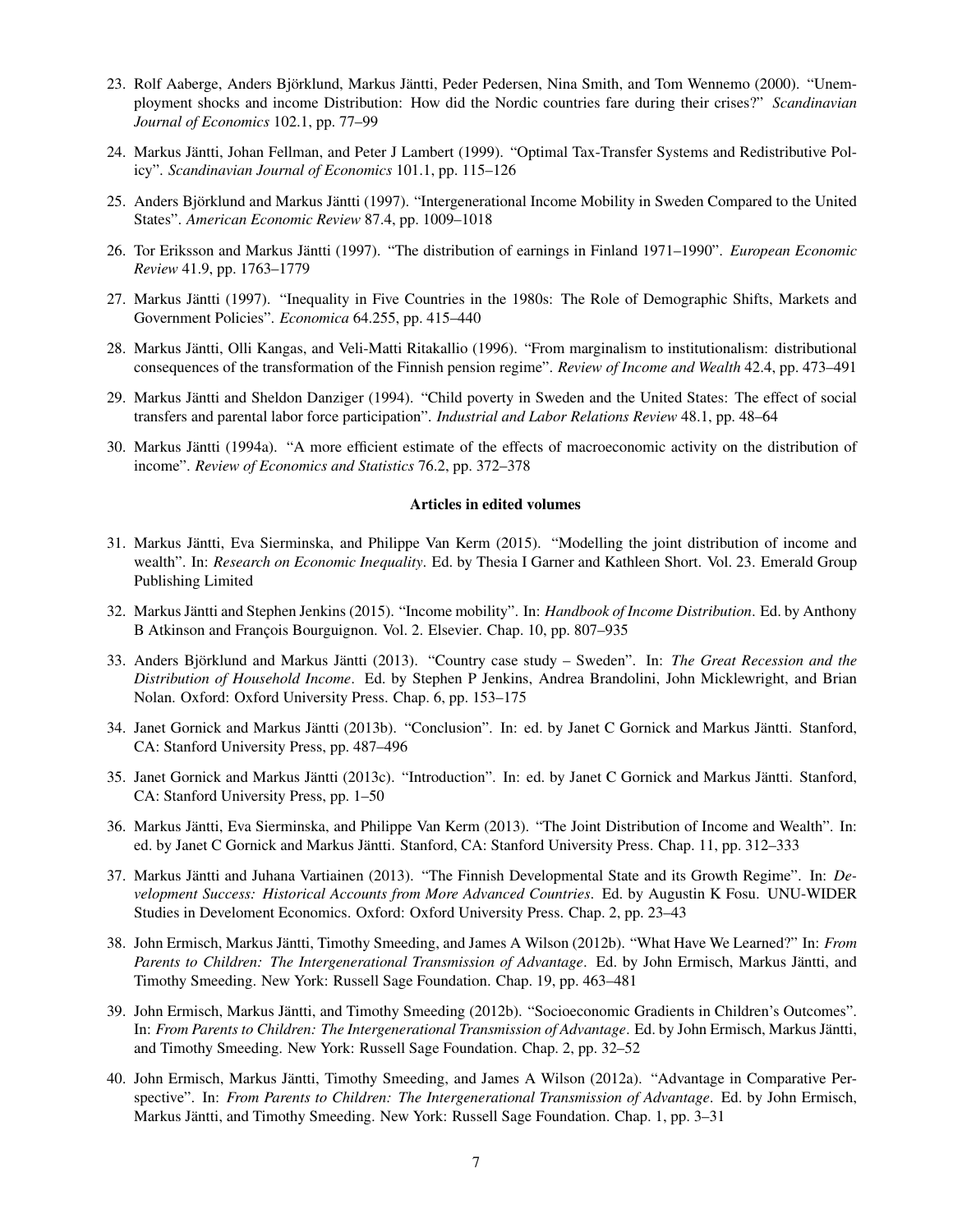- 41. Anders Björklund, Markus Jäntti, and Martin Nybom (2012). "Parental education gradients over the life cycle". In: *From Parents to Children: The Intergenerational Transmission of Advantage*. Ed. by John Ermisch, Markus Jäntti, and Timothy Smeeding. New York: Russell Sage Foundation. Chap. 17, pp. 422–440
- 42. Janet C Gornick and Markus Jäntti (2011b). "Gender, Poverty and Social Policy Regimes: A Comparative Analysis of Twenty-Four Upper-Income Countries". In: *FISS book*. Ed. by Peter Saunders and Roy Sainsbury. Vol. 16. International Studies on Social Security. Antwerp, Oxford and Portland: Intersentia. Chap. 10, pp. 63–96
- 43. Markus Jäntti, Marja Riihelä, Risto Sullström, and Matti Tuomala (2010). "Trends in Top Income Shares in Finland". In: *Top Incomes: A Global Perspective*. Ed. by Anthony B Atkinson and Thomas Piketty. Oxford: Oxford University Press. Chap. 8, pp. 371–447
- 44. Janet C Gornick and Markus Jäntti (2010). "Child Poverty in Upper-Income Countries: Lesssons from the Luxembourg Income Study". In: *From child welfare to child well-being: an international perspective on knowledge in the service of making policy. A special volume in honor of Alfred J. Kahn*. Ed. by Sheila B Kamerman, Shelley Phipps, and Asher Ben-Arieh. New York: Springer. Chap. 18, pp. 339–368
- 45. Markus Jäntti (2009). "Mobility in the United States in comparative perspective". In: *Changing Poverty, Changing Policies*. Ed. by Maria Cancian and Sheldon Danziger. New York: Russell Sage Foundation. Chap. 7, pp. 180–200
- 46. Anders Björklund and Markus Jäntti (2009). "Intergenerational income mobility and the role of family background". In: *Oxford Handbook of Economic Inequality*. Ed. by Wiemer Salverda, Brian Nolan, and Timothy M Smeeding. Oxford: Oxford University Press. Chap. 20, pp. 491–521
- 47. Markus Jäntti, Eva Sierminska, and Tim Smeeding (2008a). "How is household wealth distributed? Evidence from the Luxembourg Wealth Study". In: *Growing Unequal? Income Distribution and Poverty in OECD Countries*. Paris: OECD. chap. 10, pp. 253–278
- 48. Markus Jäntti and Eva Sierminska (2008). "Survey Estimates of Wealth Holdings in OECD Countires: Evidence on the Level and Distribution across Selected Countries". In: *Personal Wealth From a Global Perspective*. Ed. by James B Davies. Oxford: Oxford University Press. Chap. 2, pp. 27–41
- 49. Markus Jäntti (2006c). "Trends in the distribution of income and wealth Finland 1987–1998". In: *International Perspectives on Household Wealth*. Ed. by Edward N Wolff. Northampton, MA: Edward Elgar. Chap. 9, pp. 295–326
- 50. Markus Jäntti (2006a). "Income distribution in the 20th century". In: *The Road to Prosperity*. Ed. by Jari Ojala, Jari Eloranta, and Jukka Jalava. Helsinki: Suomen Kirjallisuuden Seura, pp. 245–260
- 51. Markus Jäntti (2006b). "On the economics of education: The returns to education and economic inequality". In: *Supranational Regimes and National Education Policies – Encountering Challenge*. Ed. by Johanna Kallo and Risto Rinne. Research in Educational Science 24. Turku: Finnish Educational Research Association. Chap. 8, pp. 165–180
- 52. Anders Björklund, Markus Jäntti, and Gary Solon (2005). "Influences of Nature and Nurture on Earnings Variation: A Report on a Study of Various Sibling Types in Sweden". In: *Unequal Chances: Family Background and Economic Success*. Ed. by Samuel Bowles, Herbert Gintis, and Melissa Osborne. New York: Russell Sage Foundation. Chap. 4, pp. 145–164
- 53. Markus Jäntti (2004b). "The Effect of Measurement Errors, Non-response and Attrition on Income Inequality, Poverty and Mobility". In: *Harmonisation of panel surveys and data quality*. Ed. by Manfred Ehling and Ulrich Rendtel. CHINTEX: The Change from Input Harmonization to Ex-post Harmonization in National Samples of the European Community Household Panel – Implications on Data Quality. Wiesbaden: Statistisches Bundesamt, pp. 89–116
- 54. Anders Björklund, Tor Eriksson, Markus Jäntti, Oddbjørn Raaum, and Eva Österbacka (2004). "Family structure and labour market success: the influence of siblings and birth order on the earnings of young adults in Norway, Finland and Sweden". In: *Generational Income Mobility in North America and Europe*. Ed. by Miles Corak. Cambridge: Cambridge University Press. Chap. 9, pp. 207–225
- 55. Bruce Bradbury and Markus Jäntti (2001). "Child poverty across twenty-five countries". In: *The Dynamics of Child Poverty in Industrialised Countries*. Ed. by Bruce Bradbury, Stephen P Jenkins, and John Micklewright. Cambridge University Press. Chap. 3, pp. 62–91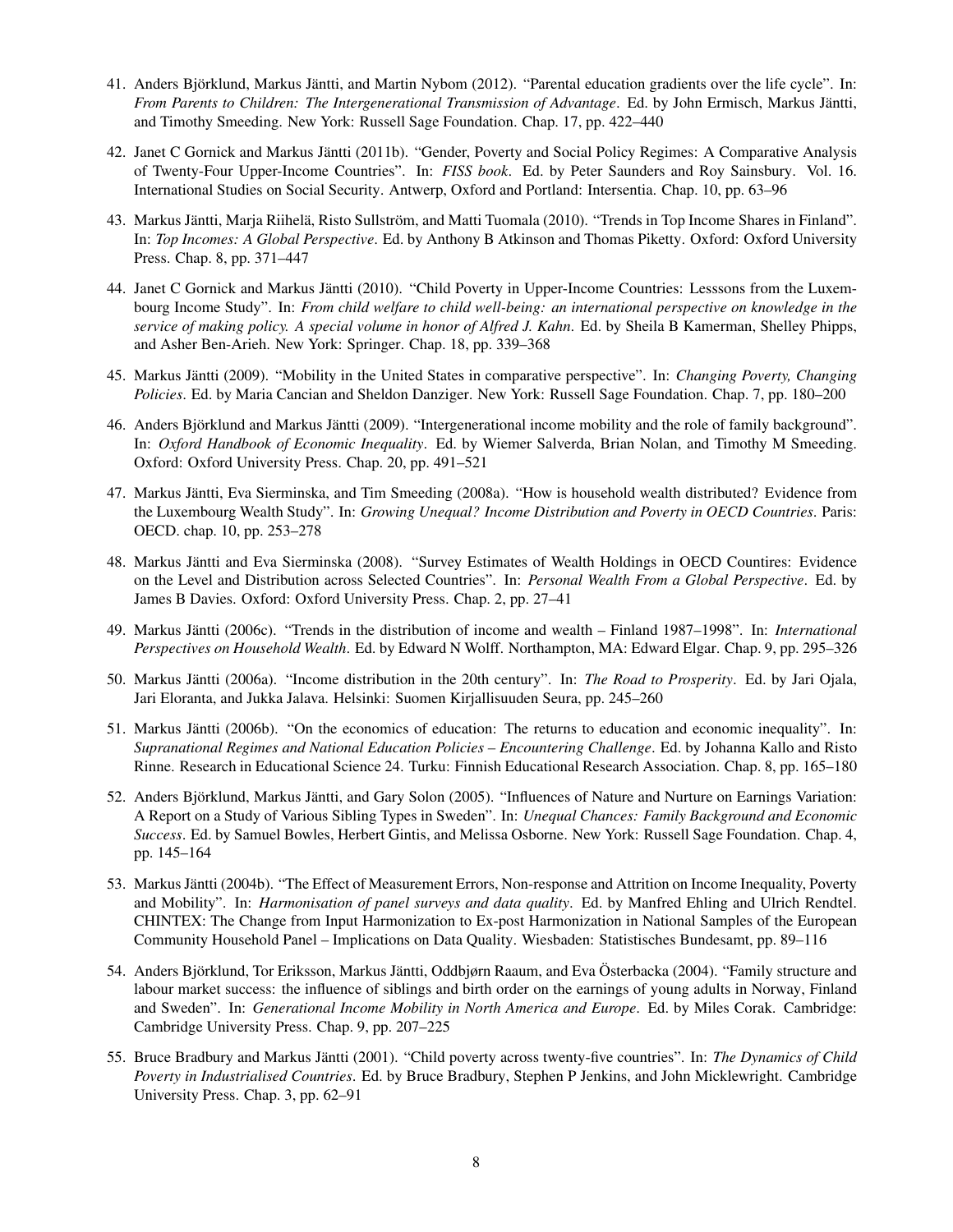- 56. Bruce Bradbury and Markus Jäntti (2000). "Child poverty across industrialized countries: evidence from the Luxembourg Income Study". In: *Child well-being, child poverty and child policy in modern nations*. Ed. by Koen Vleminckx and Timothy M Smeeding. Aldershot: Avebury. Chap. 1, pp. 7–32
- 57. Markus Jäntti, Pekka Martikainen, and Tapani Valkonen (2000). "When the welfare state works: unemployment and mortality in Finland". In: *The Mortality Crisis in Transitional Countries*. Ed. by Andrea Giovanni Cornia and Renato Panicciá. WIDER Studies in Development Economics. Oxford: Oxford University Press. Chap. 15, pp. 351–369
- 58. Markus Jäntti and Sheldon Danziger (2000). "Poverty in Advanced Countries". In: *Handbook of Income Distribution*. Ed. by Anthony B Atkinson and François Bourguignon. Amsterdam: North-Holland. Chap. 9, pp. 309–378
- 59. Markus Jäntti and Veli-Matti Ritakallio (2000). "Income Poverty in Finland 1971-95". In: *Poverty and Low Income in the Nordic Countries*. Ed. by Björn Gustafsson and Peder J Pedersen. Aldershot: Ashgate Publishing Ltd. Chap. 3, pp. 63–100
- 60. Markus Jäntti and Veli-Matti Ritakallio (1996). "Ekonomisk fattigdom i Finland åren 1971 till 1993". In: *Den nordiska fattigdomens utveckling och struktur*. Ed. by Annika Puide. TemaNord 1996:583. Nordiskt ministerråd. Chap. 2
- 61. Markus Jäntti and Veli-Matti Ritakallio (1997). "Income inequality and poverty in Finland in the 1980s". In: *Changing patterns in the distribution of economic welfare. An international perspective*. Ed. by Peter Gottschalk, Björn Gustafsson, and Edward Palmer. Cambridge: Cambridge University Press, pp. 326–350
- 62. Markus Jäntti (1995b). "Economic inequality and reflective equilibria". In: *Economic Value and Ways of Life*. Ed. by Ralf Eriksson and Markus Jäntti. Aldershot: Avebury. Chap. 1, pp. 13–30

## Monographs

- 63. Anders Björklund and Markus Jäntti (2011). *Inkomstfördelning i Sverige (Income distribution in Sweden)*. Tech. rep. Välfärdspolitiska rådets rapport. Stockholm: SNS
- 64. Markus Jäntti (1993c). *Essays on Income Distribution and Poverty*. Doktorsavhandling. Åbo: Åbo Akademis förlag

#### Edited volumes

- 65. Janet C Gornick and Markus Jäntti, eds. (2013a). *Income Inequality: Economic Disparities and the Middle Class in Affluent Countries*. In press. Stanford, CA: Stanford University Press
- 66. John Ermisch, Markus Jäntti, and Timothy Smeeding, eds. (2012a). *From Parents to Children: The Intergenerational Transmission of Advantage*. New York: Russell Sage Foundation. URL: [https://www.russellsage.org/](https://www.russellsage.org/publications/parents-to-children) [publications/parents-to-children](https://www.russellsage.org/publications/parents-to-children)
- 67. Timothy M Smeeding, Robert Erikson, and Markus Jäntti, eds. (2011). *Persistence, Privilege, and Parenting The Comparative Study of Intergenerational Mobility*. New York: Russell Sage Foundation. URL: [https://www.](https://www.russellsage.org/publications/persistence-privilege-and-parenting) [russellsage.org/publications/persistence-privilege-and-parenting](https://www.russellsage.org/publications/persistence-privilege-and-parenting)
- 68. Ralf Eriksson and Markus Jäntti, eds. (1995). *Economic Value and Ways of Life*. Aldershot: Avebury

#### Other published work

- 69. Markus Jäntti (2004a). "Fördelningen av skattebördan". *Ekonomiska Samfundets Tidskrift* 1-2, pp. 75–84
- 70. Markus Jäntti (2003). "Om (samhälls)ekonomisk journalistik". *Ekonomiska Samfundets Tidskrift* 1, pp. 32–35
- 71. Markus Jäntti (2002b). "Intervention on Indicators for Social Inclusion: Poverty and Income Distribution". *Politica Economica* 18.1, pp. 99–104
- 72. Markus Jäntti (2002a). "Comment on Erkki Koskela, Labour Taxation and Employment in Trade Union Models: A Partial Survey". In: *Towards Higher Employment. The Role of Labour Market Institutions*. Ed. by Seija Ilmakunnas and Erkki Koskela. Helsinki: Government Institute for Economic Research, pp. 90–94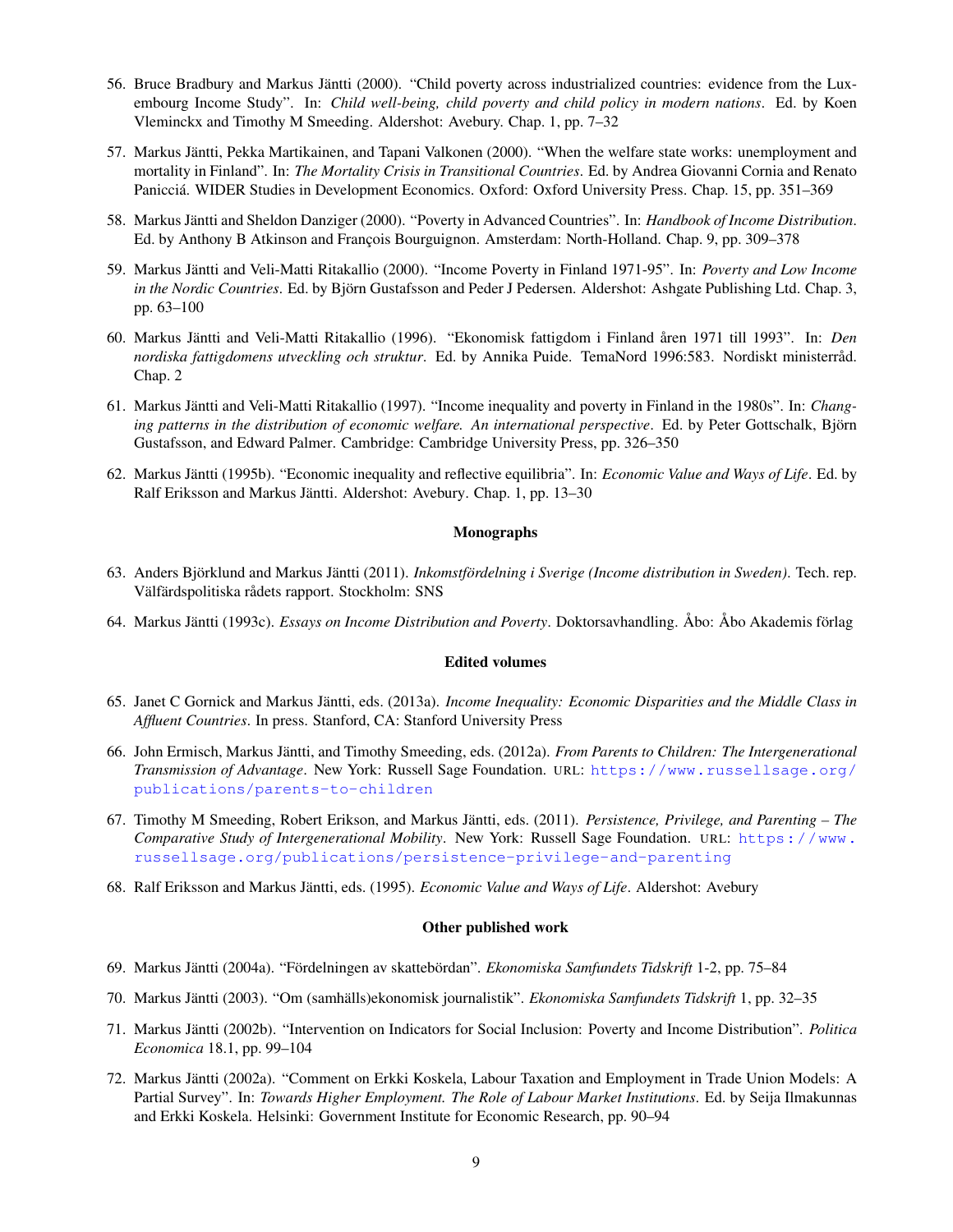- 73. Markus Jäntti (2002c). "Sosiaalinen liikkuvuus ja yhteiskunnalliset jaot". In: *Yhteiskunnalliset jaot. 1990-luvun perintö?* Ed. by Timo Piirainen and Juho Saari. Helsinki: Gaudeamus, pp. 204–221
- 74. Markus Jäntti (1999). "Eriarvoisuus Suomessa ja muissa teollisuusmaissa". *Talous ja yhteiskunta* 27.3, pp. 20–25 (In Finnish)
- 75. Markus Jäntti and Veli-Matti Ritakallio (1999). "Inkomstrelaterad fattigdom i Finland 1971-1995". *Ekonomiska Samfundets Tidskrift* 2, pp. 73–86 (In Swedish)
- 76. Markus Jäntti (1996a). "Arbetslöshet och inkomstfördelning". In: *NEF Års bok*. Ed. by Michael Lundholm. 4. Uppsala: Nordiska Ekonomiska Forskningsrådet. Chap. 2, pp. 64–72
- 77. Markus Jäntti (1996c). *Teollisuuden toimihenkilöiden liikkuvuudesta Suomessa: Palkkaluokka- ja toimipaikkojen vaihdot 1980–92*. Tutkimuksia 63. Helsinki, Finland: Palkansaajien tutkimuslaitos (In Finnish)
- 78. Markus Jäntti (1995a). "Comment on Anders Björklund, Mårten Palme and Ingemar Svensson: Tax Reforms and Income Distribution: An Assessment Using Different Income Concepts". *Swedish Economic Policy Review* 22.2, pp. 267–269
- 79. Tor Eriksson and Markus Jäntti (1996). "Kotitalouksien muuttoliikkeestä Suomessa". In: *Suomi Euroopassa – maassamuuton uudet ulottuvuudet*. Ed. by Olavi Koivukangas, Kalevi Korpela, and Raimo Narjus. A 18. (In Finnish). Turku, Finland: Siirtolaisuusinstituutti (In Finnish)
- 80. Markus Jäntti (1995c). "Onko lapsilla yhtäläiset mahdollosuudet? Vertailevaa tutkimustietoa taloudellisista mahdollisuuksista". *Talous ja yhteiskunta* 3 (In Finnish)
- 81. Markus Jäntti (1995d). "Onko toimeentulotuki syy korkeaan työttömyysasteeseen?" *Talous ja yhteiskunta* 2 (In Finnish)
- 82. Tor Eriksson and Markus Jäntti (1995). "Työntekijöiden liikkuvuus ja ansiotulot". *Kansantaloudellinen aikakauskirja* 91.1 (In Finnish)
- 83. Markus Jäntti (1994c). "Tulonjako ja tulojen muutos laman aikana". *Talous ja yhteiskunta* 22.4, pp. 64–72 (In Finnish)
- 84. Markus Jäntti (1994b). "Miten köyhyyttä tulisi mitata mahdollismman monella tavalla?" *Hyvinvointikatsaus* (In Finnish)
- 85. Markus Jäntti (1993a). "Behov och inkomstfördelning Finland 1989 och 1991". *Ekonomiska Samfundets Tidskrift*, pp. 213–218 (In Swedish)
- 86. Markus Jäntti (1993). *Essays on income distribution and poverty*. Turku: Åbo Akademi University Press

#### Book reviews and review essays

- 87. Markus Jäntti (2005a). "Book review: Distributive Justice: Theory and measurement by Hilde Bojer". *The Scandinavian Journal of Economics* X.Y, xx–yy
- 88. Markus Jäntti (2001). "Book review: Economic Inequality and Income Distribution by D.G. Champernowne and F.A. Cowell". *Journal of Economic Literature* 39.3, pp. 910–11
- 89. Markus Jäntti (1996b). "Poverty in the United States and Europe: A Review". *Review of Income and Wealth* 42.2, pp. 233–240

#### Working papers

90. Markus Jäntti, Jukka Pirttilä, and Håkan Selin (2013). *Estimating labour supply elasticities based on cross-country micro data: A bridge between micro and macro estimates?* Working Paper 2013:1. [http://swopec.hhs.se/](http://swopec.hhs.se/uufswp/abs/uufswp2013_001.htm) [uufswp/abs/uufswp2013\\_001.htm](http://swopec.hhs.se/uufswp/abs/uufswp2013_001.htm). Uppsala, Sweden: Uppsala Center for Fiscal Studies, Department of Economics, Uppsala University Published as Jäntti, Pirttilä, and Selin, [2015b.](#page-0-0)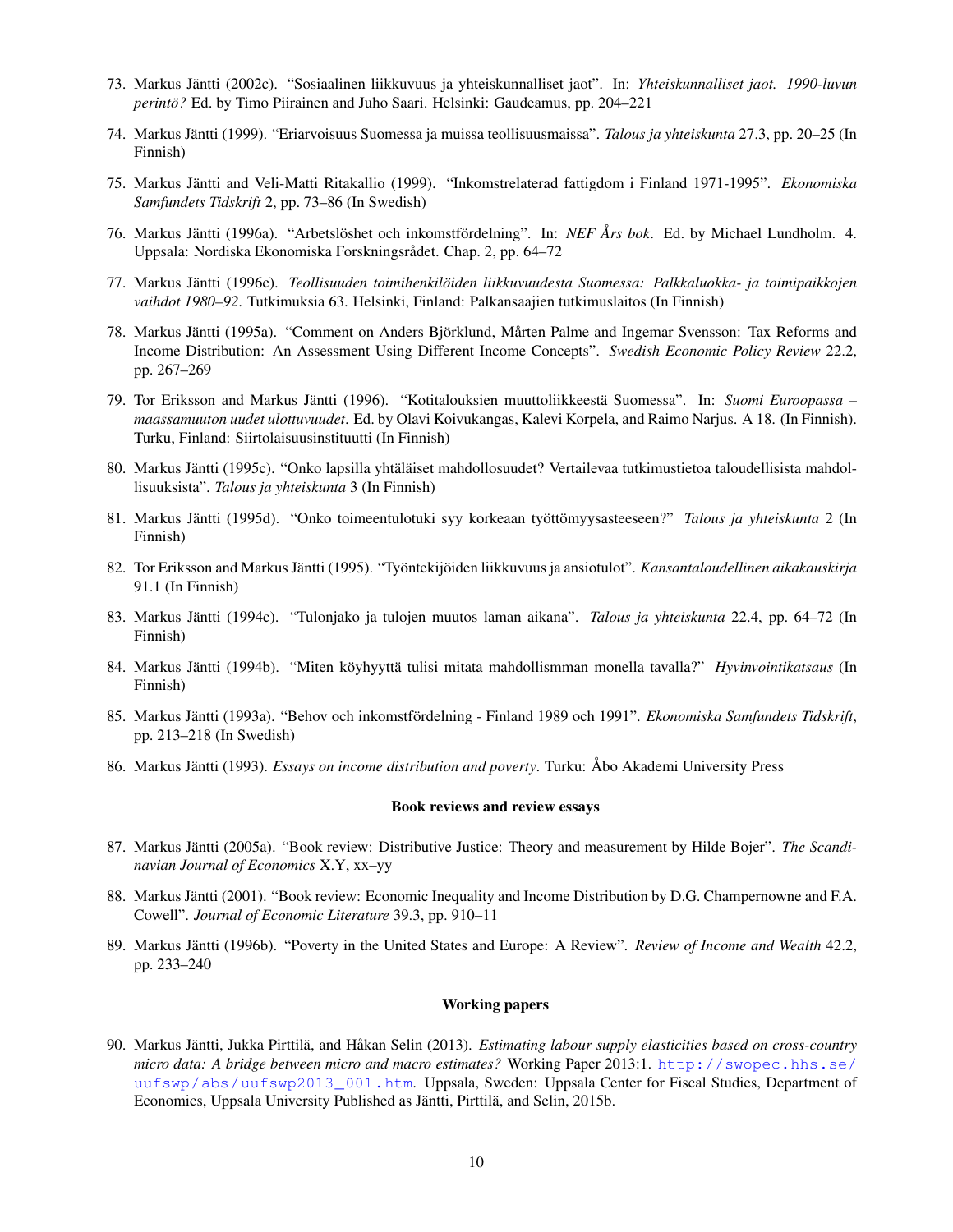- 91. Markus Jäntti and Lena Lindahl (2012). *On the variability of income within and across generations*. Working Paper 3/2012. Available at http://www.sofi.su.se/polopoly\_fs/1.74389.1328205419! [/menu/standard/file/WP12no3.pdf](http://www.sofi.su.se/polopoly_fs/1.74389.1328205419!/menu/standard/file/WP12no3.pdf). Stockholm, Sweden: Swedish Institute for Social Research (SOFI), Stockholm University. Published as Jäntti and Lindahl, [2012](#page-0-0)
- 92. Anders Björklund, Markus Jäntti, and Lena Lindahl (2011). "Trends in Intergenerational Income Mobility in Sweden". Unpublished manuscript, Stockholm University
- 93. Janet C Gornick and Markus Jäntti (2011a). *Child poverty in comparative perspective: Assessing the role of family structure and parental education and employment*. Working paper 570. Luxembourg: Luxembourg Income Study. Published as Gornick and Jäntti, [2012](#page-0-0)
- 94. Anders Björklund, Markus Jäntti, and John E Roemer (2011). *Equality of opportunity and the distribution of long-run income in Sweden*. Discussion Paper 5466. Bonn: IZA. URL: <http://ftp.iza.org/dp5466.pdf>. Published as Björklund, Jäntti, and Roemer, [2012](#page-0-0)
- 95. Markus Jäntti (2008). "The distributional profile of taxes on income, wealth and consumption in advanced economies". Paper presented at PAA meetings in New Orleans, April 2008.
- 96. Markus Jäntti and Janet C Gornick (2008). "Gender, Poverty and Social Policy Regimes: A Comparative Analysis of Twenty-Four Upper-Income Countries". Paper prepared for United Nations Research Institute for Social Development (UNRISD) Published as Gornick and Jäntti, [2011b.](#page-0-0)
- 97. Markus Jäntti, Eva Sierminska, and Tim Smeeding (2008b). *The Joint Distribution of Household Income and Wealth: Evidence from the Luxembourg Wealth Study*. Social, Employment and Migration Working Papers 65. Paris: OECD. Published as Jäntti, Sierminska, and Smeeding, [2008a.](#page-0-0)
- 98. Jani Erola, Juho Härkönen, and Markus Jäntti (2008). "Trends in brother correlations in class and incomes in Finland. A comparison of cohorts born in 1932-62". Unpublished manuscript, presented at the Spring meeting 2008 of the Research Committee on Social Stratification and Mobility (RC28) of the International Sociological Association (ISA), European University Institute, in Florence, Italy, 15th-18th May 2008
- 99. Pertti Honkanen, Markus Jäntti, and Jukka Pirttilä (2007). *Alleviating unemployment traps in Finland: Can the efficiency-equity trade-off be avoided?* Discussion Paper 24. Available at: [http://www.tukkk.fi/ace/](http://www.tukkk.fi/ace/dp024.pdf) [dp024.pdf](http://www.tukkk.fi/ace/dp024.pdf). Aboa Center for Economics
- 100. Anders Björklund, Markus Jäntti, and Matthew J Lindquist (2007). *Family Background and Income during the Rise of the Welfare State: Brother Correlations in Income for Swedish Men Born 1932–1968*. IZA Discussion Paper 3000. <http://ftp.iza.org/dp3000.pdf>. Bonn: IZA. Published as Björklund, Jäntti, and Lindquist, [2009.](#page-0-0)
- 101. Markus Jäntti, Bernt Bratsberg, Knut Røed, Oddbjørn Raaum, Robin Naylor, Eva Österbacka, Anders Björklund, and Tor Eriksson (2006). *American exceptionalism in a new light: a comparison of intergenerational earnings mobility in the Nordic countries, the United Kingdom and the United States*. Discussion Paper 1938. Bonn: IZA
- 102. Markus Jäntti and Susanna Sandström (2005). "Trends in income inequality: a critical examination of the evidence in WIID2". Paper presented at the first EQINEQ meetings, Mallorca, Spain
- 103. Markus Jäntti (2005b). "The distribution of the tax burden in Finland 1985-2001". Unpublished manuscript, Åbo Akademi
- 104. Stephen Jenkins and Markus Jäntti (2005). *Methods for Summarizing and Comparing Wealth Distributions*. Working Paper 2005-05. Also available as [http://www.iser.essex.ac.uk/pubs/workpaps/pdf/2005-](http://www.iser.essex.ac.uk/pubs/workpaps/pdf/2005-05.pdf) [05.pdf](http://www.iser.essex.ac.uk/pubs/workpaps/pdf/2005-05.pdf). Institute for Social and Economic Reserch, University of Essex
- 105. Markus Jäntti (2004c). "Trends in the distribution of income and wealth Finland 1987–1998". Unpublished paper, Åbo Akademi University. Forthcoming in Edward N Wolff, "International Perspectives on Household Wealth", Edward Elgar
- 106. Markus Jäntti and Stephen P Jenkins (2001). *Examining the impact of macro-economic conditions on income inequality*. Working Paper 2001-17. Institute for Social and Economic Reserch, University of Essex Published in the Journal of Economic Inequality as Jäntti and Jenkins, [2010.](#page-0-0)